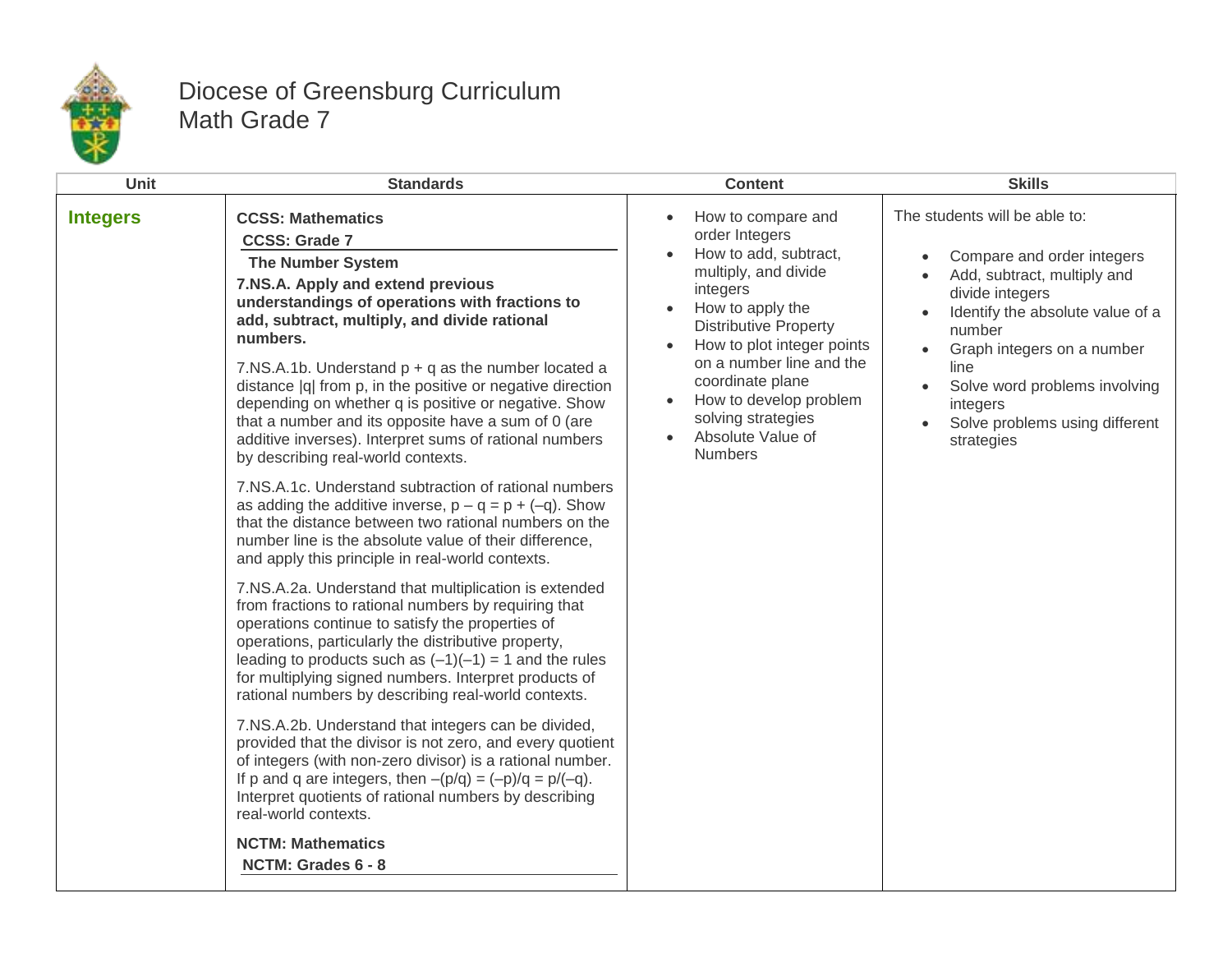| How the properties of<br>$\bullet$<br>rational numbers can be<br>expressed in a variety of<br>forms.<br>Key vocabulary:<br>Unit rate<br>$\circ$<br>ratio<br>$\circ$<br>percent<br>$\circ$<br>decimal<br>$\circ$<br>rational number<br>$\circ$ | The students will be able to:<br>Identify and define rational<br>numbers.<br>Compute with rational<br>numbers being expressed in a<br>variety of forms.<br>Recognize perfect squares<br>and square roots incorporating<br>estimation. |
|-----------------------------------------------------------------------------------------------------------------------------------------------------------------------------------------------------------------------------------------------|---------------------------------------------------------------------------------------------------------------------------------------------------------------------------------------------------------------------------------------|
|                                                                                                                                                                                                                                               | addition and multiplication and the distributive property<br>of addition and subtraction to add and subtract rational                                                                                                                 |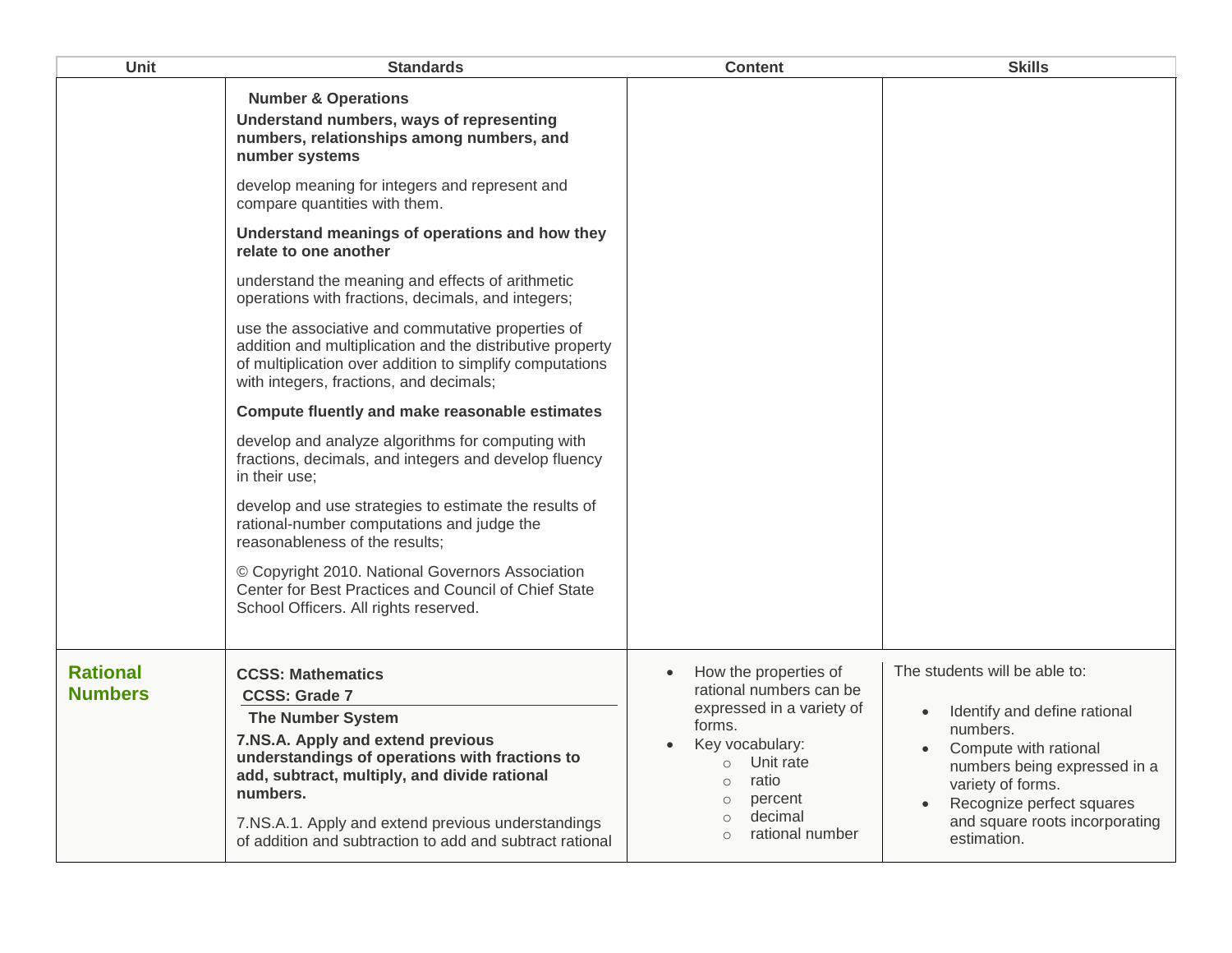| Unit | <b>Standards</b>                                                                                                                                                                                                                                                                                                                                                                                     | <b>Content</b>                              | <b>Skills</b>                                                                                                                      |
|------|------------------------------------------------------------------------------------------------------------------------------------------------------------------------------------------------------------------------------------------------------------------------------------------------------------------------------------------------------------------------------------------------------|---------------------------------------------|------------------------------------------------------------------------------------------------------------------------------------|
|      | numbers; represent addition and subtraction on a<br>horizontal or vertical number line diagram.<br>7.NS.A.1a. Describe situations in which opposite                                                                                                                                                                                                                                                  | <b>Problem Solving</b><br><b>Strategies</b> | Review and/or apply rational<br>number concept (basic<br>decimal and fraction concepts)<br>Determine if a solution is<br>$\bullet$ |
|      | quantities combine to make 0.<br>7.NS.A.1b. Understand $p + q$ as the number located a<br>distance  q  from p, in the positive or negative direction<br>depending on whether q is positive or negative. Show<br>that a number and its opposite have a sum of 0 (are<br>additive inverses). Interpret sums of rational numbers<br>by describing real-world contexts.                                  |                                             | appropriate.<br>Determine which problem<br>solving strategy is the best to<br>use for a specific problem                           |
|      | 7.NS.A.1c. Understand subtraction of rational numbers<br>as adding the additive inverse, $p - q = p + (-q)$ . Show<br>that the distance between two rational numbers on the<br>number line is the absolute value of their difference,<br>and apply this principle in real-world contexts.                                                                                                            |                                             |                                                                                                                                    |
|      | 7.NS.A.1d. Apply properties of operations as<br>strategies to add and subtract rational numbers.                                                                                                                                                                                                                                                                                                     |                                             |                                                                                                                                    |
|      | 7.NS.A.2. Apply and extend previous understandings<br>of multiplication and division and of fractions to<br>multiply and divide rational numbers.                                                                                                                                                                                                                                                    |                                             |                                                                                                                                    |
|      | 7.NS.A.2a. Understand that multiplication is extended<br>from fractions to rational numbers by requiring that<br>operations continue to satisfy the properties of<br>operations, particularly the distributive property,<br>leading to products such as $(-1)(-1) = 1$ and the rules<br>for multiplying signed numbers. Interpret products of<br>rational numbers by describing real-world contexts. |                                             |                                                                                                                                    |
|      | 7.NS.A.2b. Understand that integers can be divided,<br>provided that the divisor is not zero, and every quotient<br>of integers (with non-zero divisor) is a rational number.<br>If p and q are integers, then $-(p/q) = (-p)/q = p/(-q)$ .<br>Interpret quotients of rational numbers by describing<br>real-world contexts.                                                                         |                                             |                                                                                                                                    |
|      | 7.NS.A.2c. Apply properties of operations as strategies<br>to multiply and divide rational numbers.                                                                                                                                                                                                                                                                                                  |                                             |                                                                                                                                    |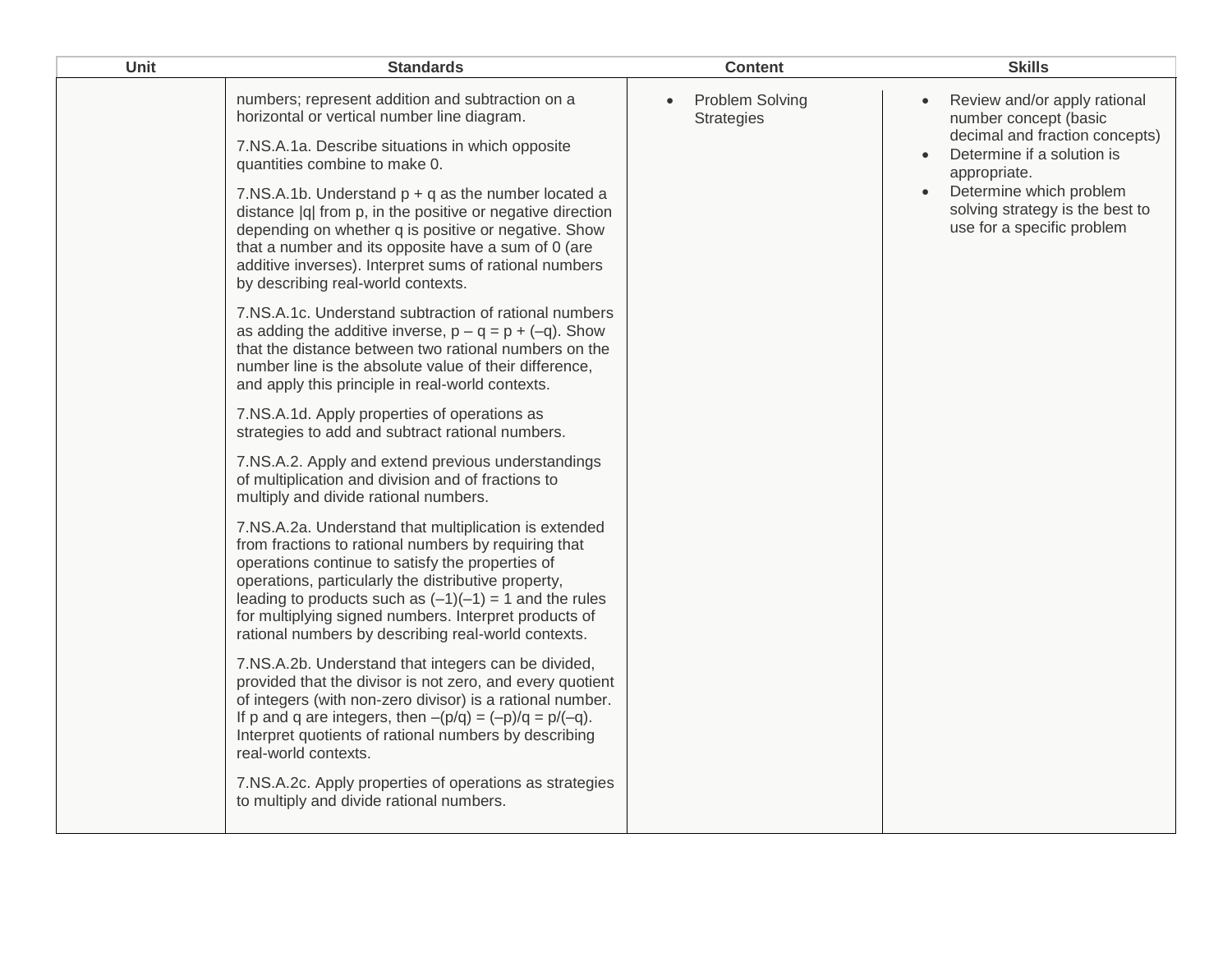| Unit                                   | <b>Standards</b>                                                                                                                                                                                                                                                                                                                                                                                                                                                                                                                                                                                                                                                                                                                        | <b>Content</b>                                                                                                 | <b>Skills</b>                                                                                                                                                                                                                                                |
|----------------------------------------|-----------------------------------------------------------------------------------------------------------------------------------------------------------------------------------------------------------------------------------------------------------------------------------------------------------------------------------------------------------------------------------------------------------------------------------------------------------------------------------------------------------------------------------------------------------------------------------------------------------------------------------------------------------------------------------------------------------------------------------------|----------------------------------------------------------------------------------------------------------------|--------------------------------------------------------------------------------------------------------------------------------------------------------------------------------------------------------------------------------------------------------------|
|                                        | 7.NS.A.2d. Convert a rational number to a decimal<br>using long division; know that the decimal form of a<br>rational number terminates in 0s or eventually repeats.<br>7.NS.A.3. Solve real-world and mathematical problems<br>involving the four operations with rational numbers.<br><b>NCTM: Mathematics</b><br>NCTM: Grades 6 - 8<br><b>Number &amp; Operations</b><br>Compute fluently and make reasonable estimates<br>develop and use strategies to estimate the results of<br>rational-number computations and judge the<br>reasonableness of the results;<br>© Copyright 2010. National Governors Association<br>Center for Best Practices and Council of Chief State<br>School Officers. All rights reserved.                |                                                                                                                |                                                                                                                                                                                                                                                              |
| <b>Algebraic</b><br><b>Expressions</b> | <b>CCSS: Mathematics</b><br><b>CCSS: Grade 7</b><br><b>Expressions &amp; Equations</b><br>7.EE.A. Use properties of operations to generate<br>equivalent expressions.<br>7.EE.A.1. Apply properties of operations as strategies<br>to add, subtract, factor, and expand linear expressions<br>with rational coefficients.<br>7.EE.A.2. Understand that rewriting an expression in<br>different forms in a problem context can shed light on<br>the problem and how the quantities in it are related.<br>7.EE.B. Solve real-life and mathematical problems<br>using numerical and algebraic expressions and<br>equations.<br>7.EE.B.3. Solve multi-step real-life and mathematical<br>problems posed with positive and negative rational | How to write expressions<br>How to evaluate<br>expressions<br>How to apply the rule for<br>Order of Operations | The students will be able to:<br>Apply properties of operations<br>to generate equivalent<br>expressions.<br>Translate verbal expressions<br>to algebraic expressions and<br>vice versa.<br>Simplify and evaluate<br>numerical and algebraic<br>expressions. |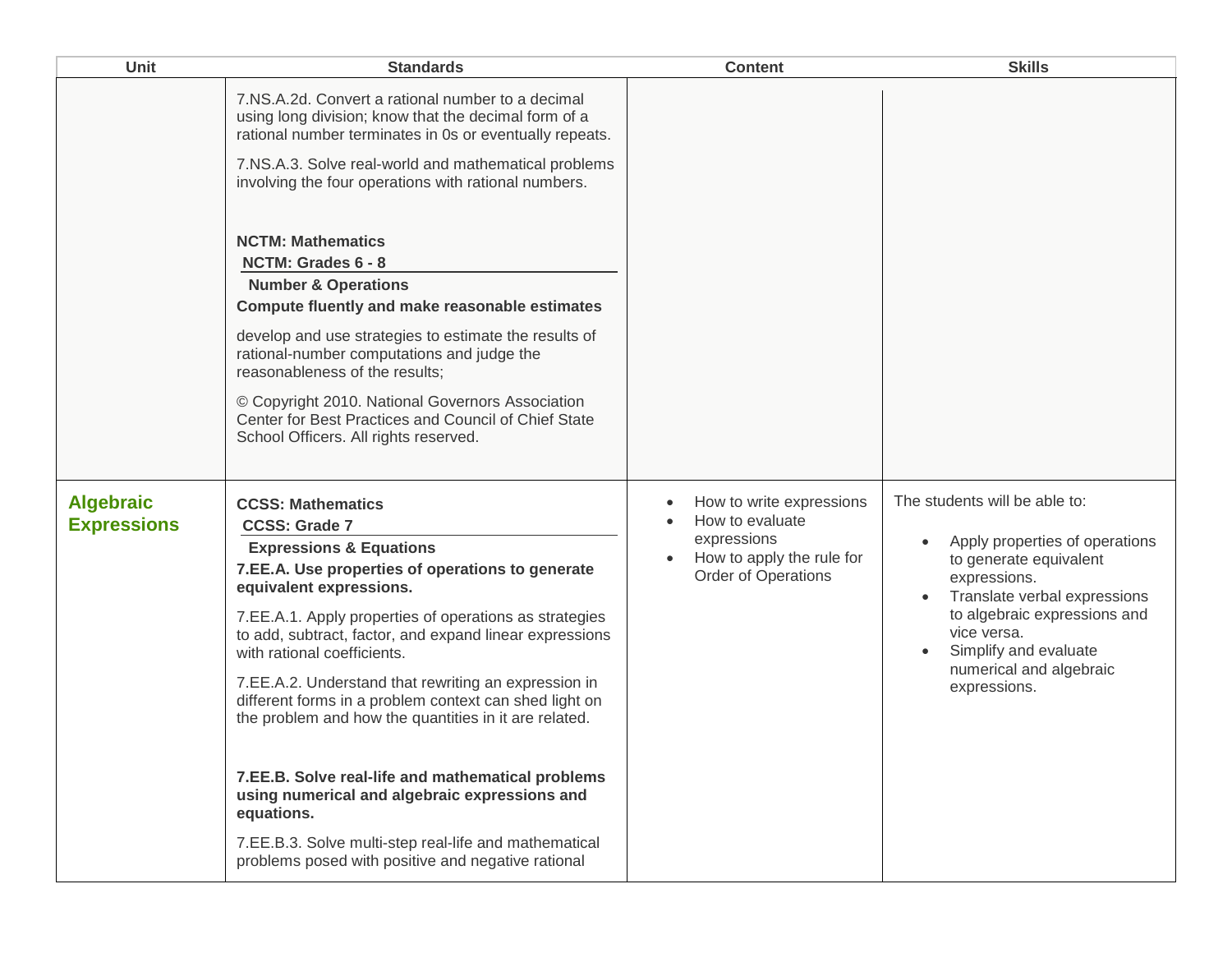| <b>Unit</b> | <b>Standards</b>                                                                                                                                                                                                                                                                                                                      | <b>Content</b> | <b>Skills</b> |
|-------------|---------------------------------------------------------------------------------------------------------------------------------------------------------------------------------------------------------------------------------------------------------------------------------------------------------------------------------------|----------------|---------------|
|             | numbers in any form (whole numbers, fractions, and<br>decimals), using tools strategically. Apply properties of<br>operations to calculate with numbers in any form;<br>convert between forms as appropriate; and assess the<br>reasonableness of answers using mental computation<br>and estimation strategies.                      |                |               |
|             | 7.EE.B.4. Use variables to represent quantities in a<br>real-world or mathematical problem, and construct<br>simple equations and inequalities to solve problems by<br>reasoning about the quantities.                                                                                                                                |                |               |
|             | 7.EE.B.4a. Solve word problems leading to equations<br>of the form $px + q = r$ and $p(x + q) = r$ , where p, q, and<br>r are specific rational numbers. Solve equations of<br>these forms fluently. Compare an algebraic solution to<br>an arithmetic solution, identifying the sequence of the<br>operations used in each approach. |                |               |
|             | 7.EE.B.4b. Solve word problems leading to inequalities<br>of the form $px + q > r$ or $px + q < r$ , where p, q, and r<br>are specific rational numbers. Graph the solution set of<br>the inequality and interpret it in the context of the<br>problem.                                                                               |                |               |
|             | <b>NCTM: Mathematics</b><br>NCTM: Grades 6 - 8<br>Algebra                                                                                                                                                                                                                                                                             |                |               |
|             | Represent and analyze mathematical situations<br>and structures using algebraic symbols                                                                                                                                                                                                                                               |                |               |
|             | explore relationships between symbolic expressions<br>and graphs of lines, paying particular attention to the<br>meaning of intercept and slope;                                                                                                                                                                                      |                |               |
|             | recognize and generate equivalent forms for simple<br>algebraic expressions and solve linear equations                                                                                                                                                                                                                                |                |               |
|             | © Copyright 2010. National Governors Association<br>Center for Best Practices and Council of Chief State<br>School Officers. All rights reserved.                                                                                                                                                                                     |                |               |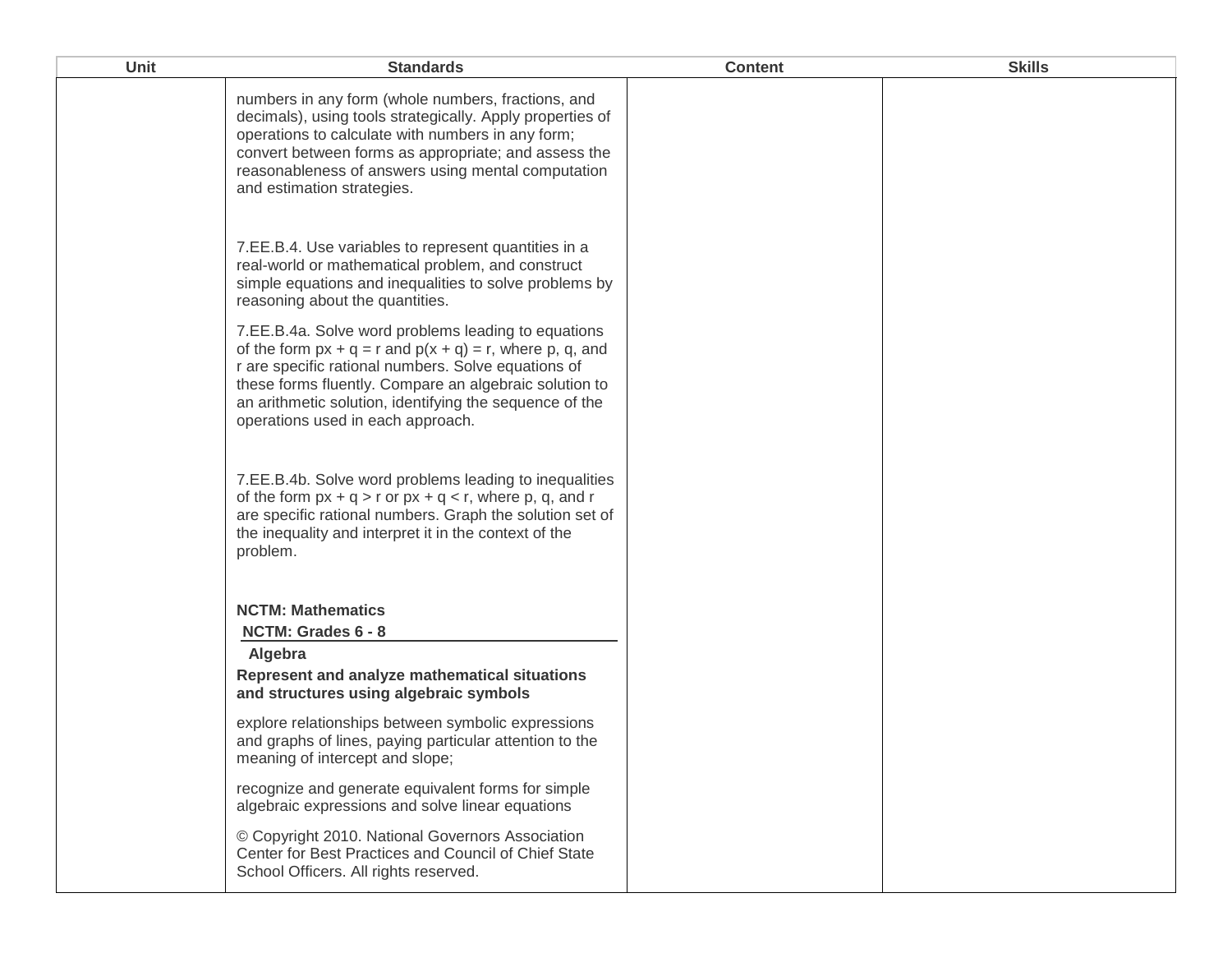| <b>Unit</b>                          | <b>Standards</b>                                                                                                                                                                                                                                                                                                                                                                                                                                                                                                                                                                                                                                                                                                                                                                                                                                                                                                                                                                                                                                                                                                                                                                                                                                                                                                                                                                                                                                                                                                                                                                                               | <b>Content</b>                                                                                                                           | <b>Skills</b>                                                                                                                                                                                                                                                                                                                                                                                                                                                        |
|--------------------------------------|----------------------------------------------------------------------------------------------------------------------------------------------------------------------------------------------------------------------------------------------------------------------------------------------------------------------------------------------------------------------------------------------------------------------------------------------------------------------------------------------------------------------------------------------------------------------------------------------------------------------------------------------------------------------------------------------------------------------------------------------------------------------------------------------------------------------------------------------------------------------------------------------------------------------------------------------------------------------------------------------------------------------------------------------------------------------------------------------------------------------------------------------------------------------------------------------------------------------------------------------------------------------------------------------------------------------------------------------------------------------------------------------------------------------------------------------------------------------------------------------------------------------------------------------------------------------------------------------------------------|------------------------------------------------------------------------------------------------------------------------------------------|----------------------------------------------------------------------------------------------------------------------------------------------------------------------------------------------------------------------------------------------------------------------------------------------------------------------------------------------------------------------------------------------------------------------------------------------------------------------|
|                                      |                                                                                                                                                                                                                                                                                                                                                                                                                                                                                                                                                                                                                                                                                                                                                                                                                                                                                                                                                                                                                                                                                                                                                                                                                                                                                                                                                                                                                                                                                                                                                                                                                |                                                                                                                                          |                                                                                                                                                                                                                                                                                                                                                                                                                                                                      |
| <b>Algebraic</b><br><b>Equations</b> | <b>CCSS: Mathematics</b><br><b>CCSS: Grade 7</b><br><b>Expressions &amp; Equations</b><br>7.EE.A. Use properties of operations to generate<br>equivalent expressions.<br>7.EE.A.1. Apply properties of operations as strategies<br>to add, subtract, factor, and expand linear expressions<br>with rational coefficients.<br>7.EE.A.2. Understand that rewriting an expression in<br>different forms in a problem context can shed light on<br>the problem and how the quantities in it are related.<br>7.EE.B. Solve real-life and mathematical problems<br>using numerical and algebraic expressions and<br>equations.<br>7.EE.B.3. Solve multi-step real-life and mathematical<br>problems posed with positive and negative rational<br>numbers in any form (whole numbers, fractions, and<br>decimals), using tools strategically. Apply properties of<br>operations to calculate with numbers in any form;<br>convert between forms as appropriate; and assess the<br>reasonableness of answers using mental computation<br>and estimation strategies.<br>7.EE.B.4. Use variables to represent quantities in a<br>real-world or mathematical problem, and construct<br>simple equations and inequalities to solve problems by<br>reasoning about the quantities.<br>7.EE.B.4a. Solve word problems leading to equations<br>of the form $px + q = r$ and $p(x + q) = r$ , where p, q, and<br>r are specific rational numbers. Solve equations of<br>these forms fluently. Compare an algebraic solution to<br>an arithmetic solution, identifying the sequence of the<br>operations used in each approach. | How to write Equations<br>using variable<br>How to apply Properties<br>of Operations<br>How to model problems<br>using tables and graphs | The students will be able to:<br>Model and solve real world<br>and mathematical problems<br>using multiple representations<br>such as algebraic, graphical<br>and using tables.<br>Solve multi-step equations or<br>inequalities with one variable.<br>Solve and interpret multi-step<br>real life and mathematical<br>problems posed with positive<br>and negative rational numbers.<br>Identify inverse operations<br>Use inverse operations to<br>solve equations |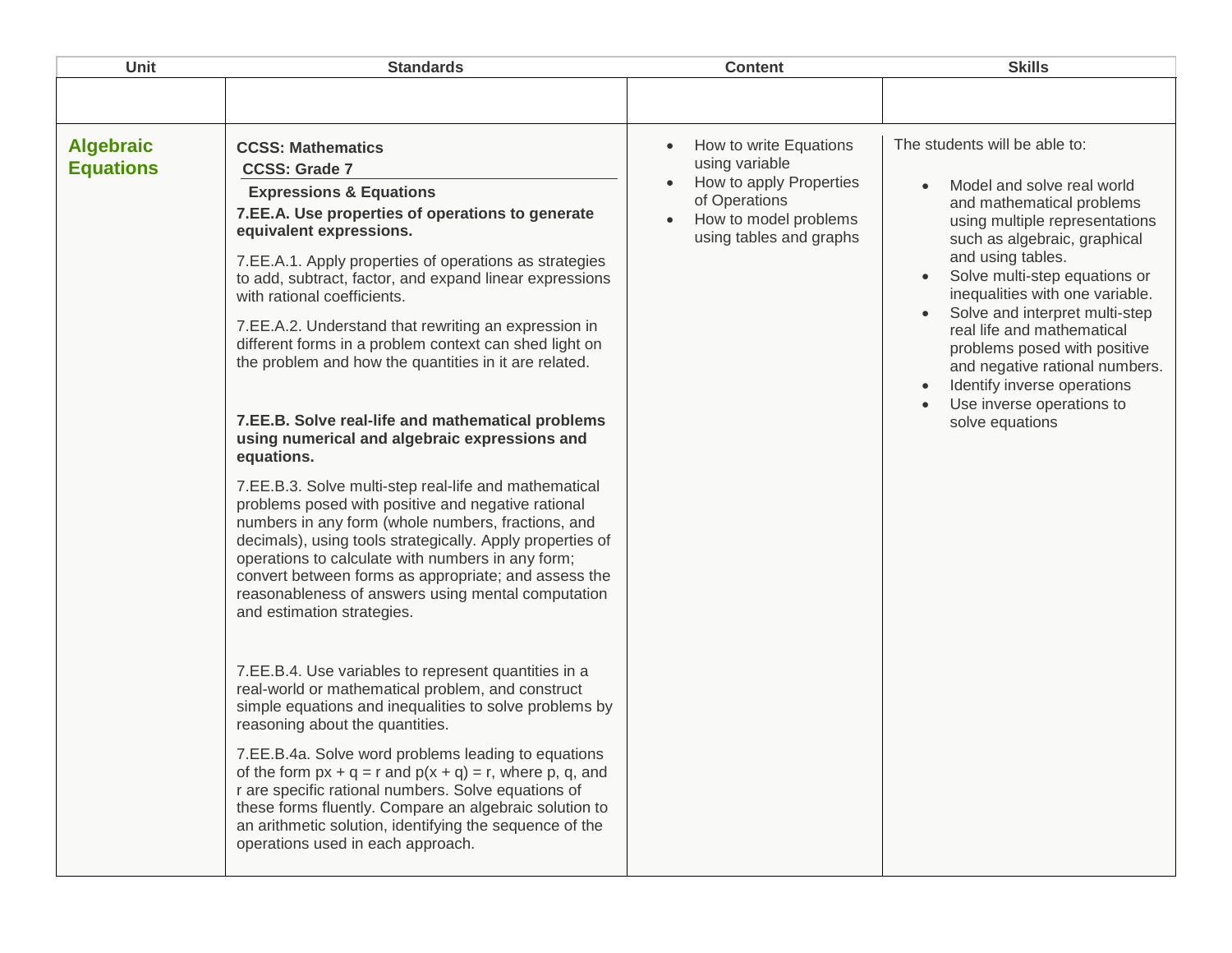| Unit                | <b>Standards</b>                                                                                                                                                                                                                                                                                                        | <b>Content</b>                                                                                          | <b>Skills</b>                                                                                                                                                |
|---------------------|-------------------------------------------------------------------------------------------------------------------------------------------------------------------------------------------------------------------------------------------------------------------------------------------------------------------------|---------------------------------------------------------------------------------------------------------|--------------------------------------------------------------------------------------------------------------------------------------------------------------|
|                     | 7.EE.B.4b. Solve word problems leading to inequalities<br>of the form $px + q > r$ or $px + q < r$ , where p, q, and r<br>are specific rational numbers. Graph the solution set of<br>the inequality and interpret it in the context of the<br>problem.                                                                 |                                                                                                         |                                                                                                                                                              |
|                     | <b>NCTM: Mathematics</b>                                                                                                                                                                                                                                                                                                |                                                                                                         |                                                                                                                                                              |
|                     | NCTM: Grades 6 - 8                                                                                                                                                                                                                                                                                                      |                                                                                                         |                                                                                                                                                              |
|                     | Algebra<br>Understand patterns, relations, and functions                                                                                                                                                                                                                                                                |                                                                                                         |                                                                                                                                                              |
|                     | identify functions as linear or nonlinear and contrast<br>their properties from tables, graphs, or equations.                                                                                                                                                                                                           |                                                                                                         |                                                                                                                                                              |
|                     | Represent and analyze mathematical situations<br>and structures using algebraic symbols                                                                                                                                                                                                                                 |                                                                                                         |                                                                                                                                                              |
|                     | recognize and generate equivalent forms for simple<br>algebraic expressions and solve linear equations                                                                                                                                                                                                                  |                                                                                                         |                                                                                                                                                              |
|                     | Use mathematical models to represent and<br>understand quantitative relationships                                                                                                                                                                                                                                       |                                                                                                         |                                                                                                                                                              |
|                     | model and solve contextualized problems using<br>various representations, such as graphs, tables, and<br>equations.                                                                                                                                                                                                     |                                                                                                         |                                                                                                                                                              |
|                     | © Copyright 2010. National Governors Association<br>Center for Best Practices and Council of Chief State<br>School Officers. All rights reserved.                                                                                                                                                                       |                                                                                                         |                                                                                                                                                              |
| <b>Inequalities</b> | <b>CCSS: Mathematics</b><br><b>CCSS: Grade 7</b><br><b>Expressions &amp; Equations</b><br>7.EE.B. Solve real-life and mathematical problems<br>using numerical and algebraic expressions and<br>equations.<br>7.EE.B.4. Use variables to represent quantities in a<br>real-world or mathematical problem, and construct | How to use variable to<br>construct inequalities<br>Graph and interpret the<br>solution of inequalities | The students will be able to:<br>Solve multi-step inequalities<br>Explain the solution set of an<br>inequality<br>Graph the solution set on a<br>number line |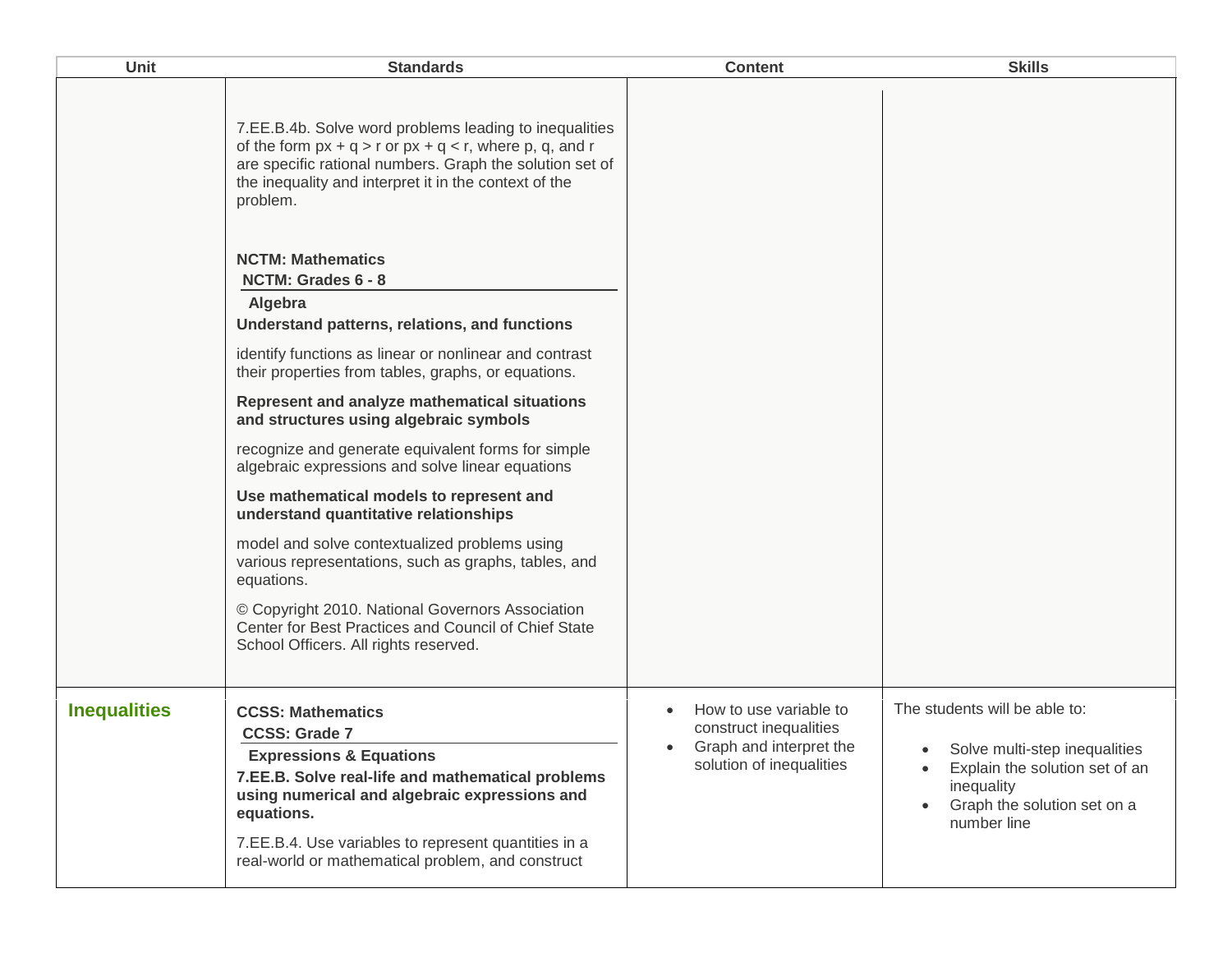| Unit                          | <b>Standards</b>                                                                                                                                                                                                                                                                                                                                                                                                                                                                                                                                                                                                                                                                                                                                                                                                                                   | <b>Content</b>                                                                                                                                                                         | <b>Skills</b>                                                                                                                                                                                                                                                                                                                                                                                                                                                                                                                                                                                                                                                                                                             |
|-------------------------------|----------------------------------------------------------------------------------------------------------------------------------------------------------------------------------------------------------------------------------------------------------------------------------------------------------------------------------------------------------------------------------------------------------------------------------------------------------------------------------------------------------------------------------------------------------------------------------------------------------------------------------------------------------------------------------------------------------------------------------------------------------------------------------------------------------------------------------------------------|----------------------------------------------------------------------------------------------------------------------------------------------------------------------------------------|---------------------------------------------------------------------------------------------------------------------------------------------------------------------------------------------------------------------------------------------------------------------------------------------------------------------------------------------------------------------------------------------------------------------------------------------------------------------------------------------------------------------------------------------------------------------------------------------------------------------------------------------------------------------------------------------------------------------------|
|                               | simple equations and inequalities to solve problems by<br>reasoning about the quantities.<br>7.EE.B.4b. Solve word problems leading to inequalities<br>of the form $px + q > r$ or $px + q < r$ , where p, q, and r<br>are specific rational numbers. Graph the solution set of<br>the inequality and interpret it in the context of the<br>problem.<br>© Copyright 2010. National Governors Association<br>Center for Best Practices and Council of Chief State<br>School Officers. All rights reserved.                                                                                                                                                                                                                                                                                                                                          |                                                                                                                                                                                        |                                                                                                                                                                                                                                                                                                                                                                                                                                                                                                                                                                                                                                                                                                                           |
| Ratios,<br><b>Proportions</b> | <b>NCTM: Mathematics</b><br>NCTM: Grades 6 - 8<br><b>Number &amp; Operations</b><br>Understand numbers, ways of representing<br>numbers, relationships among numbers, and<br>number systems<br>understand and use ratios and proportions to<br>represent quantitative relationships;<br>Compute fluently and make reasonable estimates<br>develop, analyze, and explain methods for solving<br>problems involving proportions, such as scaling and<br>finding equivalent ratios.<br>Algebra<br>Represent and analyze mathematical situations<br>and structures using algebraic symbols<br>explore relationships between symbolic expressions<br>and graphs of lines, paying particular attention to the<br>meaning of intercept and slope;<br><b>Geometry</b><br>Use visualization, spatial reasoning, and geometric<br>modeling to solve problems | Vocabulary: Ratios,<br>$\bullet$<br>Rates, Slope<br>How to Write and Solve<br>Proportions<br>How to solve proportions<br>using cross products<br>How to create scale<br>drawing models | The students will be able to:<br>Compute unit rates associated<br>$\bullet$<br>with ratios of fractions.<br>Recognize and represent<br>proportional relationships<br>between quantities.<br>Use proportional relationships<br>to solve multi-step ratio and<br>percent problems.<br>Write a ratio to represent the<br>relationship between two<br>quantities<br>Define rate and proportion.<br>Find the missing value in a<br>proportion using cross<br>products and common<br>multiplier.<br>Compare like items using unit<br>rate.<br>Calculate missing dimensions<br>in similar figures using<br>proportions.<br>Apply proportions to scale<br>$\bullet$<br>drawings in word problems.<br>Determine percent of change. |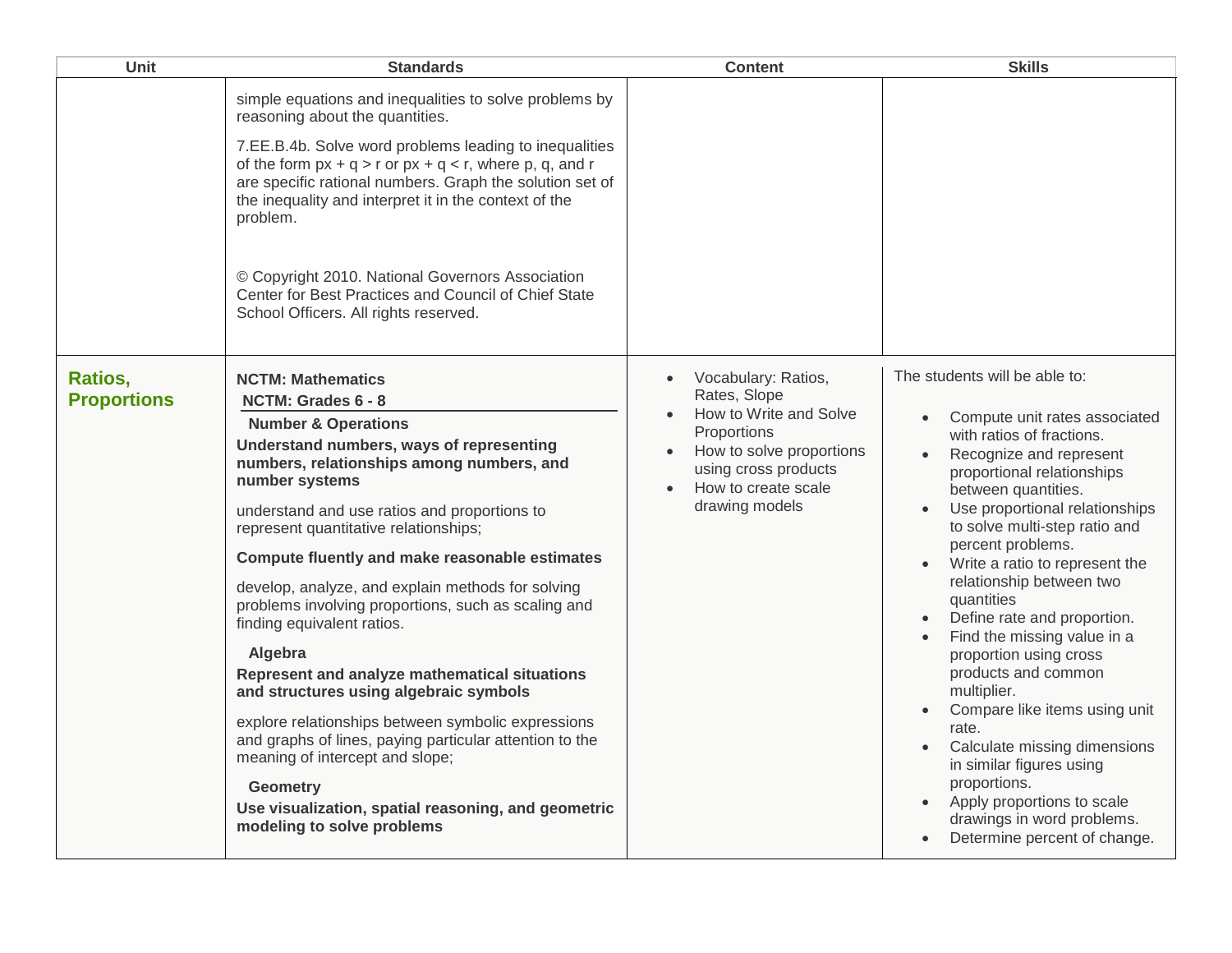| Unit            | <b>Standards</b>                                                                                                                                                                                                                                                                                                                                                                                                                                                                                                                                                                              | <b>Content</b>                                                                                                                                                                                    | <b>Skills</b>                                                                                                                                                                                                                                                       |
|-----------------|-----------------------------------------------------------------------------------------------------------------------------------------------------------------------------------------------------------------------------------------------------------------------------------------------------------------------------------------------------------------------------------------------------------------------------------------------------------------------------------------------------------------------------------------------------------------------------------------------|---------------------------------------------------------------------------------------------------------------------------------------------------------------------------------------------------|---------------------------------------------------------------------------------------------------------------------------------------------------------------------------------------------------------------------------------------------------------------------|
|                 | draw geometric objects with specified properties, such<br>as side lengths or angle measures;<br><b>Measurement</b><br>Apply appropriate techniques, tools, and formulas<br>to determine measurements<br>solve problems involving scale factors, using ratio and<br>proportion;<br>solve simple problems involving rates and derived<br>measurements for such attributes as velocity and<br>density.<br>Used with permission of the National Council of<br>Teachers of Mathematics. This use does not imply<br>endorsement of materials or validation of alignment.                            |                                                                                                                                                                                                   | Express fractions and ratios in<br>simplest form.                                                                                                                                                                                                                   |
| <b>Percents</b> | <b>CCSS: Mathematics</b><br><b>CCSS: Grade 7</b><br><b>Ratios &amp; Proportional Relationships</b><br>7.RP.A. Analyze proportional relationships and use<br>them to solve real-world and mathematical<br>problems.<br>7.RP.A.3. Use proportional relationships to solve<br>multistep ratio and percent problems.<br><b>NCTM: Mathematics</b><br>NCTM: Grades 6 - 8<br><b>Number &amp; Operations</b><br>Understand numbers, ways of representing<br>numbers, relationships among numbers, and<br>number systems<br>work flexibly with fractions, decimals, and percents to<br>solve problems; | Meaning of percents<br>$\bullet$<br>Relationship between<br>fractions, decimals,<br>percent<br>Percent of a number<br>Percent -<br>$\bullet$<br>Increase/Decrease<br><b>Sales Tax</b><br>Interest | The students will be able to:<br>Compare percents, decimals,<br>fractions<br>Write percents as decimals<br>and fractions<br>Calculate a percent of a<br>number<br>Calculate percent of<br>$\bullet$<br>increase/decrease<br>Calculate sales tax<br>Compute interest |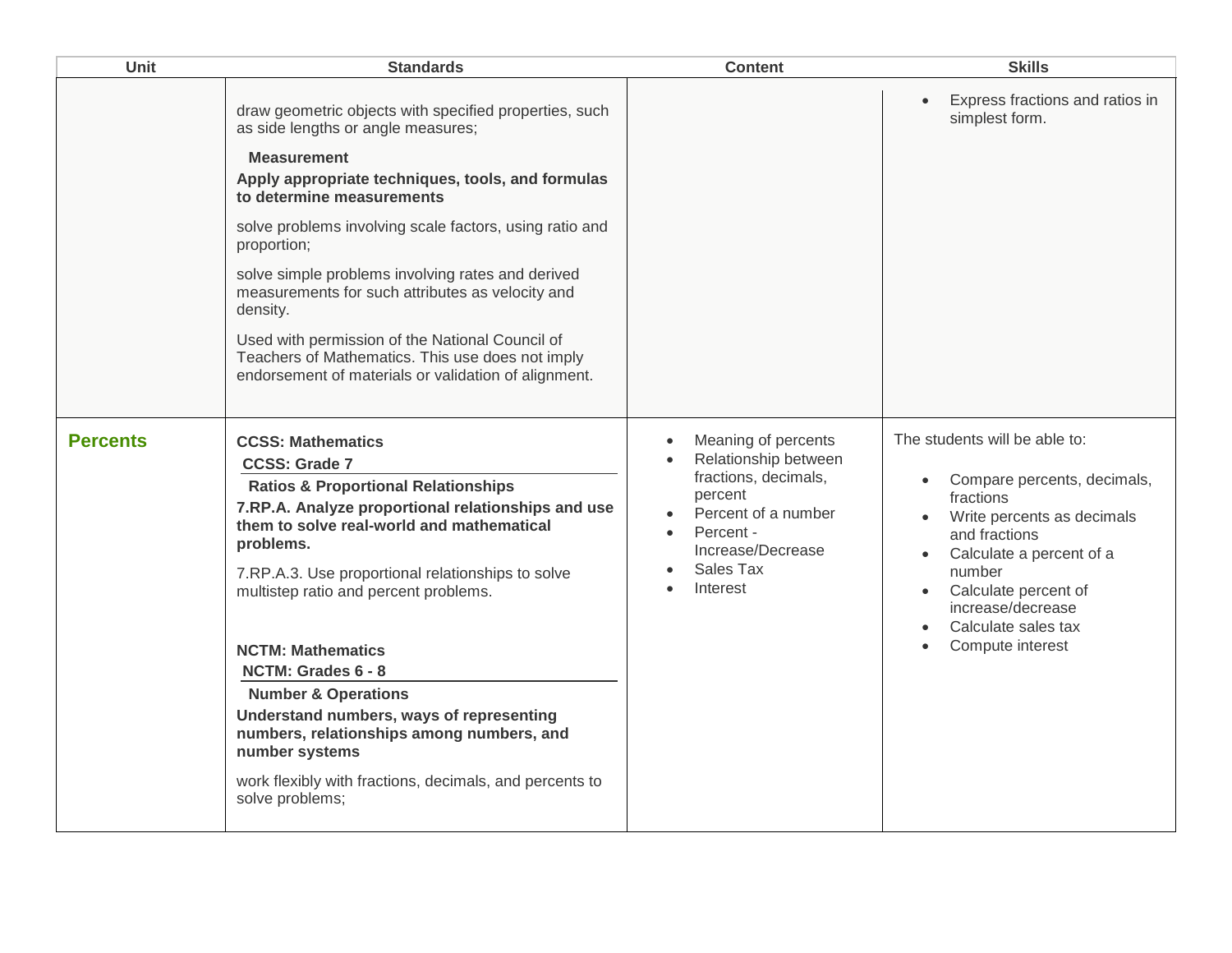| Unit                               | <b>Standards</b>                                                                                                                                                                                                                                                                                                                                                                                                                                                                                                                                                                                                                                                                                                                                                                                                                                                                                                                                                                                                                                                                                                                                                                                                                                    | <b>Content</b>                                                                         | <b>Skills</b>                                                                                                                                                                                                                                                                                                                                                                                                                 |
|------------------------------------|-----------------------------------------------------------------------------------------------------------------------------------------------------------------------------------------------------------------------------------------------------------------------------------------------------------------------------------------------------------------------------------------------------------------------------------------------------------------------------------------------------------------------------------------------------------------------------------------------------------------------------------------------------------------------------------------------------------------------------------------------------------------------------------------------------------------------------------------------------------------------------------------------------------------------------------------------------------------------------------------------------------------------------------------------------------------------------------------------------------------------------------------------------------------------------------------------------------------------------------------------------|----------------------------------------------------------------------------------------|-------------------------------------------------------------------------------------------------------------------------------------------------------------------------------------------------------------------------------------------------------------------------------------------------------------------------------------------------------------------------------------------------------------------------------|
|                                    | compare and order fractions, decimals, and percents<br>efficiently and find their approximate locations on a<br>number line;<br>develop meaning for percents greater than 100 and<br>$less than 1$ ;<br>© Copyright 2010. National Governors Association<br>Center for Best Practices and Council of Chief State<br>School Officers. All rights reserved.                                                                                                                                                                                                                                                                                                                                                                                                                                                                                                                                                                                                                                                                                                                                                                                                                                                                                           |                                                                                        |                                                                                                                                                                                                                                                                                                                                                                                                                               |
| <b>Geometric</b><br><b>Figures</b> | <b>CCSS: Mathematics</b><br><b>CCSS: Grade 7</b><br><b>Geometry</b><br>7.G.A. Draw construct, and describe geometrical<br>figures and describe the relationships between<br>them.<br>7.G.A.1. Solve problems involving scale drawings of<br>geometric figures, including computing actual lengths<br>and areas from a scale drawing and reproducing a<br>scale drawing at a different scale.<br>7.G.A.2. Draw (freehand, with ruler and protractor, and<br>with technology) geometric shapes with given<br>conditions. Focus on constructing triangles from three<br>measures of angles or sides, noticing when the<br>conditions determine a unique triangle, more than one<br>triangle, or no triangle.<br>7.G.A.3. Describe the two-dimensional figures that<br>result from slicing three-dimensional figures, as in<br>plane sections of right rectangular prisms and right<br>rectangular pyramids.<br>7.G.B. Solve real-life and mathematical problems<br>involving angle measure, area, surface area, and<br>volume.<br>7.G.B.6. Solve real-world and mathematical problems<br>involving area, volume and surface area of two- and<br>three-dimensional objects composed of triangles,<br>quadrilaterals, polygons, cubes, and right prisms. | Geometric figures<br>Parts of Geometric<br>figures<br>Relationships between<br>figures | The students will be able to:<br>Identify various types of lines<br>and angles.<br>Identify geometric objects by<br>description of its properties or<br>attributes.<br>Classify and draw<br>quadrilaterals and triangles by<br>sides and angles.<br>Identify parts of a circle.<br>Construct congruent angles,<br>bisectors, parallel, and<br>perpendicular lines.<br>Draw geometric shapes using<br>tools(protractor, ruler) |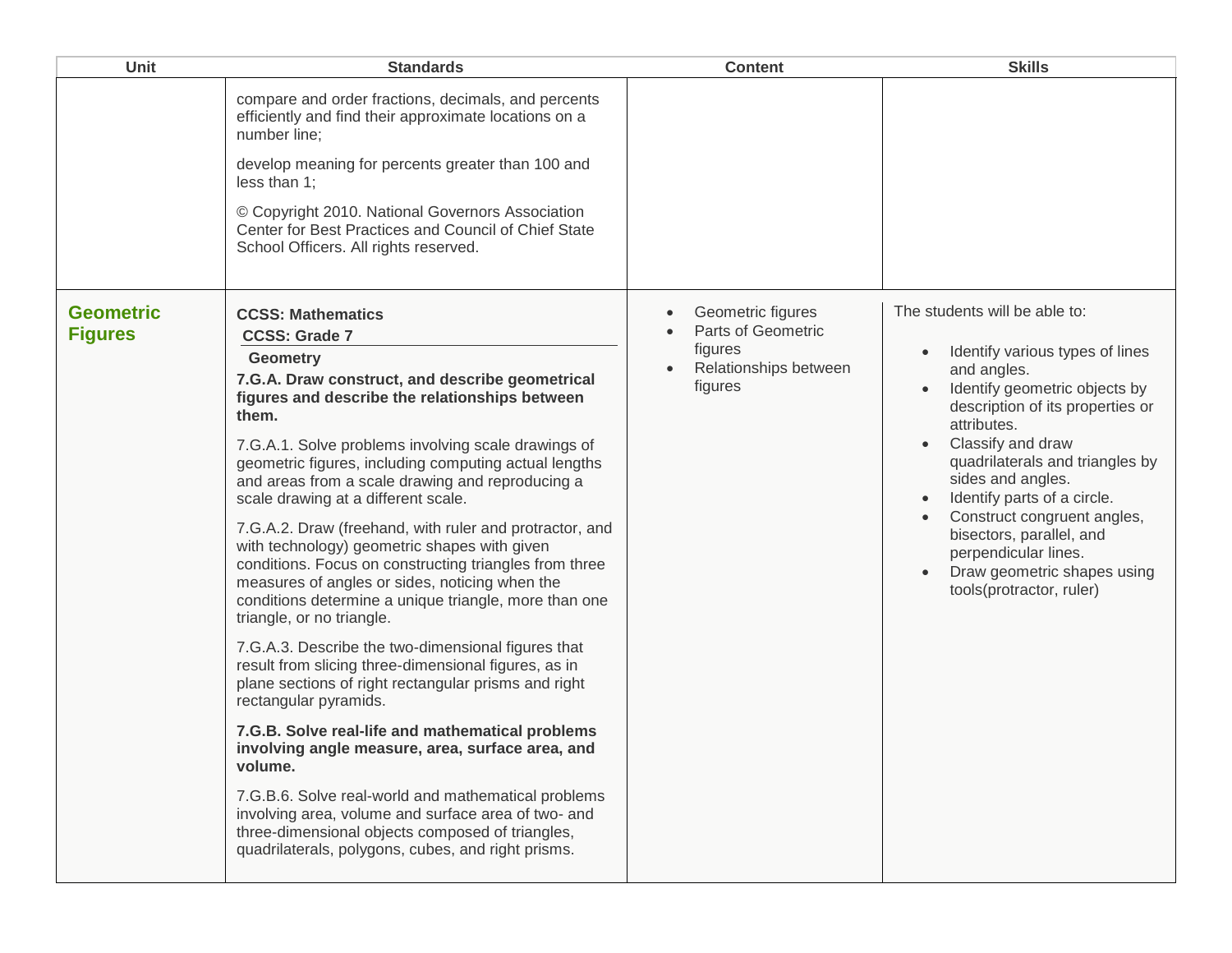| <b>Unit</b> | <b>Standards</b>                                                                                                                                                                   | <b>Content</b> | <b>Skills</b> |
|-------------|------------------------------------------------------------------------------------------------------------------------------------------------------------------------------------|----------------|---------------|
|             | <b>NCTM: Mathematics</b><br>NCTM: Grades 6 - 8                                                                                                                                     |                |               |
|             | <b>Geometry</b><br>Analyze characteristics and properties of two- and<br>three-dimensional geometric shapes and develop<br>mathematical arguments about geometric<br>relationships |                |               |
|             | precisely describe, classify, and understand<br>relationships among types of two- and three-<br>dimensional objects using their defining properties;                               |                |               |
|             | understand relationships among the angles, side<br>lengths, perimeters, areas, and volumes of similar<br>objects;                                                                  |                |               |
|             | create and critique inductive and deductive arguments<br>concerning geometric ideas and relationships, such as<br>congruence, similarity, and the Pythagorean<br>relationship.     |                |               |
|             | Specify locations and describe spatial<br>relationships using coordinate geometry and other<br>representational systems                                                            |                |               |
|             | use coordinate geometry to represent and examine the<br>properties of geometric shapes;                                                                                            |                |               |
|             | use coordinate geometry to examine special geometric<br>shapes, such as regular polygons or those with pairs<br>of parallel or perpendicular sides.                                |                |               |
|             | Use visualization, spatial reasoning, and geometric<br>modeling to solve problems                                                                                                  |                |               |
|             | draw geometric objects with specified properties, such<br>as side lengths or angle measures;                                                                                       |                |               |
|             | use two-dimensional representations of three-<br>dimensional objects to visualize and solve problems<br>such as those involving surface area and volume;                           |                |               |
|             | use geometric models to represent and explain<br>numerical and algebraic relationships;                                                                                            |                |               |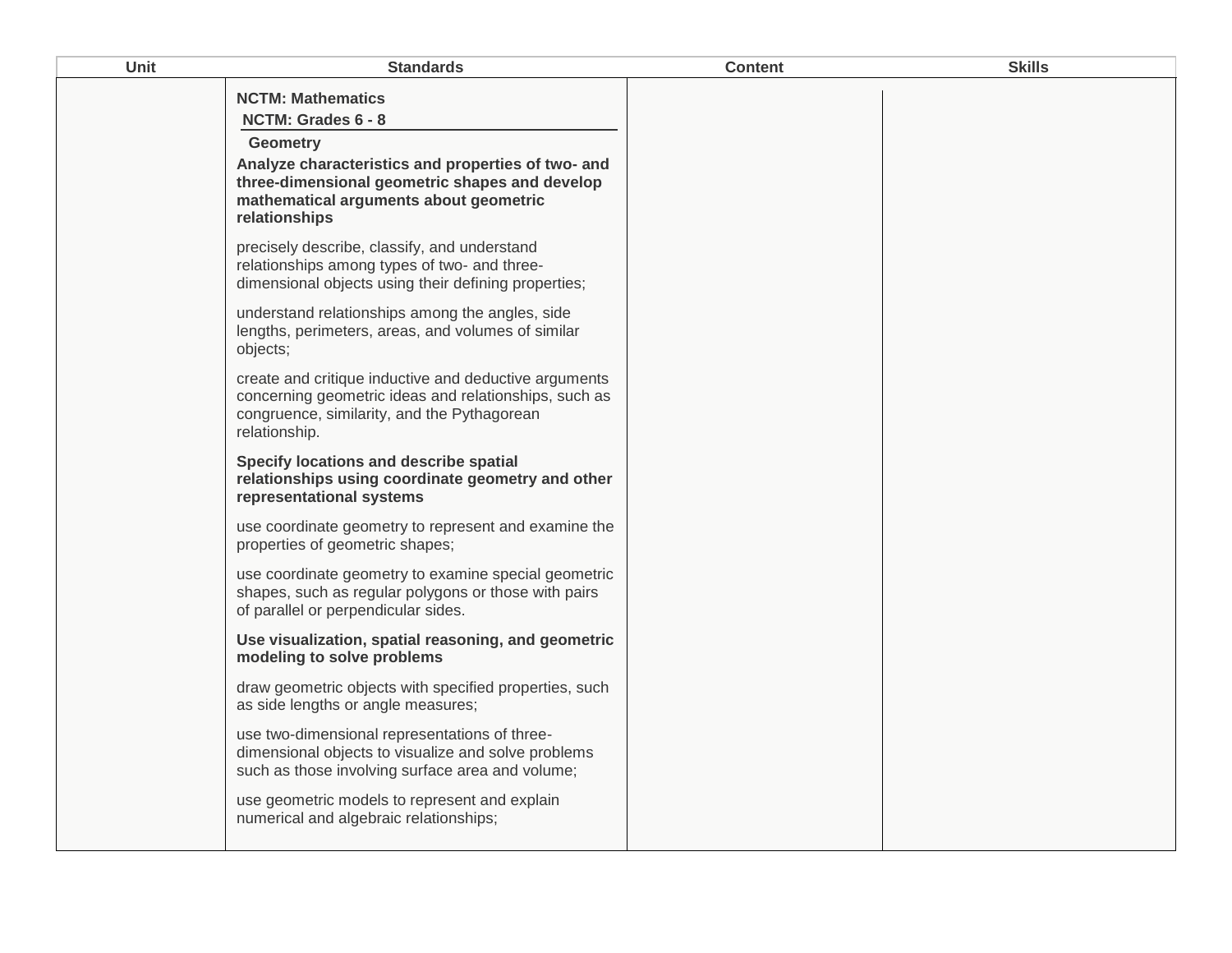| <b>Unit</b>   | <b>Standards</b>                                                                                                                                                                                                                                                                                                                                                                                                                                                                                                                                                                                                                                                                                                                                                                                                                                                                                                                                                                                                                                                                                                                                                                                                                                                                 | <b>Content</b>                                                                                                                                                         | <b>Skills</b>                                                                                                                                                                                               |
|---------------|----------------------------------------------------------------------------------------------------------------------------------------------------------------------------------------------------------------------------------------------------------------------------------------------------------------------------------------------------------------------------------------------------------------------------------------------------------------------------------------------------------------------------------------------------------------------------------------------------------------------------------------------------------------------------------------------------------------------------------------------------------------------------------------------------------------------------------------------------------------------------------------------------------------------------------------------------------------------------------------------------------------------------------------------------------------------------------------------------------------------------------------------------------------------------------------------------------------------------------------------------------------------------------|------------------------------------------------------------------------------------------------------------------------------------------------------------------------|-------------------------------------------------------------------------------------------------------------------------------------------------------------------------------------------------------------|
|               | recognize and apply geometric ideas and relationships<br>in areas outside the mathematics classroom, such as<br>art, science, and everyday life.<br>© Copyright 2010. National Governors Association<br>Center for Best Practices and Council of Chief State<br>School Officers. All rights reserved.                                                                                                                                                                                                                                                                                                                                                                                                                                                                                                                                                                                                                                                                                                                                                                                                                                                                                                                                                                            |                                                                                                                                                                        |                                                                                                                                                                                                             |
| <b>Angles</b> | <b>CCSS: Mathematics</b><br><b>CCSS: Grade 7</b><br><b>Geometry</b><br>7.G.A. Draw construct, and describe geometrical<br>figures and describe the relationships between<br>them.<br>7.G.A.2. Draw (freehand, with ruler and protractor, and<br>with technology) geometric shapes with given<br>conditions. Focus on constructing triangles from three<br>measures of angles or sides, noticing when the<br>conditions determine a unique triangle, more than one<br>triangle, or no triangle.<br>7.G.B. Solve real-life and mathematical problems<br>involving angle measure, area, surface area, and<br>volume.<br>7.G.B.5. Use facts about supplementary,<br>complementary, vertical, and adjacent angles in a<br>multi-step problem to write and solve simple equations<br>for an unknown angle in a figure.<br>7.G.B.6. Solve real-world and mathematical problems<br>involving area, volume and surface area of two- and<br>three-dimensional objects composed of triangles,<br>quadrilaterals, polygons, cubes, and right prisms.<br><b>NCTM: Mathematics</b><br>NCTM: Grades 6 - 8<br><b>Geometry</b><br>Analyze characteristics and properties of two- and<br>three-dimensional geometric shapes and develop<br>mathematical arguments about geometric<br>relationships | Facts about<br>$\bullet$<br>supplementary,<br>complementary, vertical,<br>and adjacent angles.<br>How to measure angles<br>using protractor<br>How to construct angles | The students will be able to:<br>Use a protractor to measure<br>angles<br>Identify various types of lines<br>and angles.<br>Construct congruent angles,<br>bisectors, parallel, and<br>perpendicular lines. |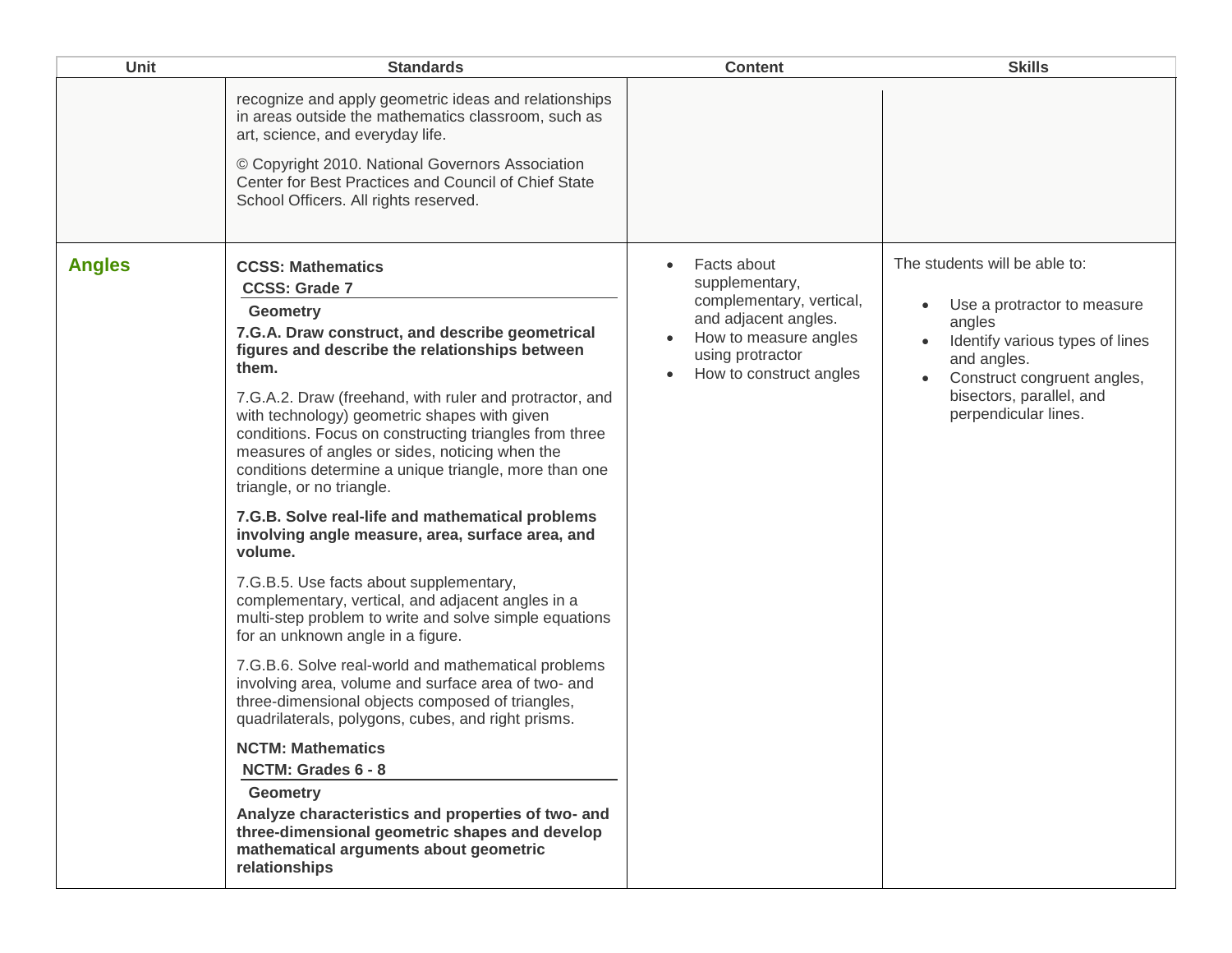| <b>Unit</b>                           | <b>Standards</b>                                                                                                                                                                                                                                                                                                                                                                                                                                                                                                                                                                                                                                                                                                                                                                                                                                                                                                                                                                                                                                  | <b>Content</b>                                                                            | <b>Skills</b>                                                                                                                                                                                                                                                                                                                                                                     |
|---------------------------------------|---------------------------------------------------------------------------------------------------------------------------------------------------------------------------------------------------------------------------------------------------------------------------------------------------------------------------------------------------------------------------------------------------------------------------------------------------------------------------------------------------------------------------------------------------------------------------------------------------------------------------------------------------------------------------------------------------------------------------------------------------------------------------------------------------------------------------------------------------------------------------------------------------------------------------------------------------------------------------------------------------------------------------------------------------|-------------------------------------------------------------------------------------------|-----------------------------------------------------------------------------------------------------------------------------------------------------------------------------------------------------------------------------------------------------------------------------------------------------------------------------------------------------------------------------------|
|                                       | understand relationships among the angles, side<br>lengths, perimeters, areas, and volumes of similar<br>objects;<br>Use visualization, spatial reasoning, and geometric<br>modeling to solve problems<br>draw geometric objects with specified properties, such<br>as side lengths or angle measures;<br>© Copyright 2010. National Governors Association<br>Center for Best Practices and Council of Chief State<br>School Officers. All rights reserved.                                                                                                                                                                                                                                                                                                                                                                                                                                                                                                                                                                                       |                                                                                           |                                                                                                                                                                                                                                                                                                                                                                                   |
| Area, Volume,<br><b>Circumference</b> | <b>CCSS: Mathematics</b><br><b>CCSS: Grade 7</b><br><b>Geometry</b><br>7.G.A. Draw construct, and describe geometrical<br>figures and describe the relationships between<br>them.<br>7.G.A.1. Solve problems involving scale drawings of<br>geometric figures, including computing actual lengths<br>and areas from a scale drawing and reproducing a<br>scale drawing at a different scale.<br>7.G.B. Solve real-life and mathematical problems<br>involving angle measure, area, surface area, and<br>volume.<br>7.G.B.4. Know the formulas for the area and<br>circumference of a circle and use them to solve<br>problems; give an informal derivation of the<br>relationship between the circumference and area of a<br>circle.<br>7.G.B.5. Use facts about supplementary,<br>complementary, vertical, and adjacent angles in a<br>multi-step problem to write and solve simple equations<br>for an unknown angle in a figure.<br>7.G.B.6. Solve real-world and mathematical problems<br>involving area, volume and surface area of two- and | Properties of Angles<br>Area of polygons<br>Area of Circles<br>Perimeter<br>Circumference | The students will be able to:<br>Use properties of angle types<br>and properties of angles<br>formed when two parallel lines<br>are cut by a traversal line to<br>solve problems.<br>Solve problems involving area<br>and circumference of a<br>circle(s).<br>Solve mathematical problems<br>involving area, volume and<br>surface area of two- and three<br>dimensional objects. |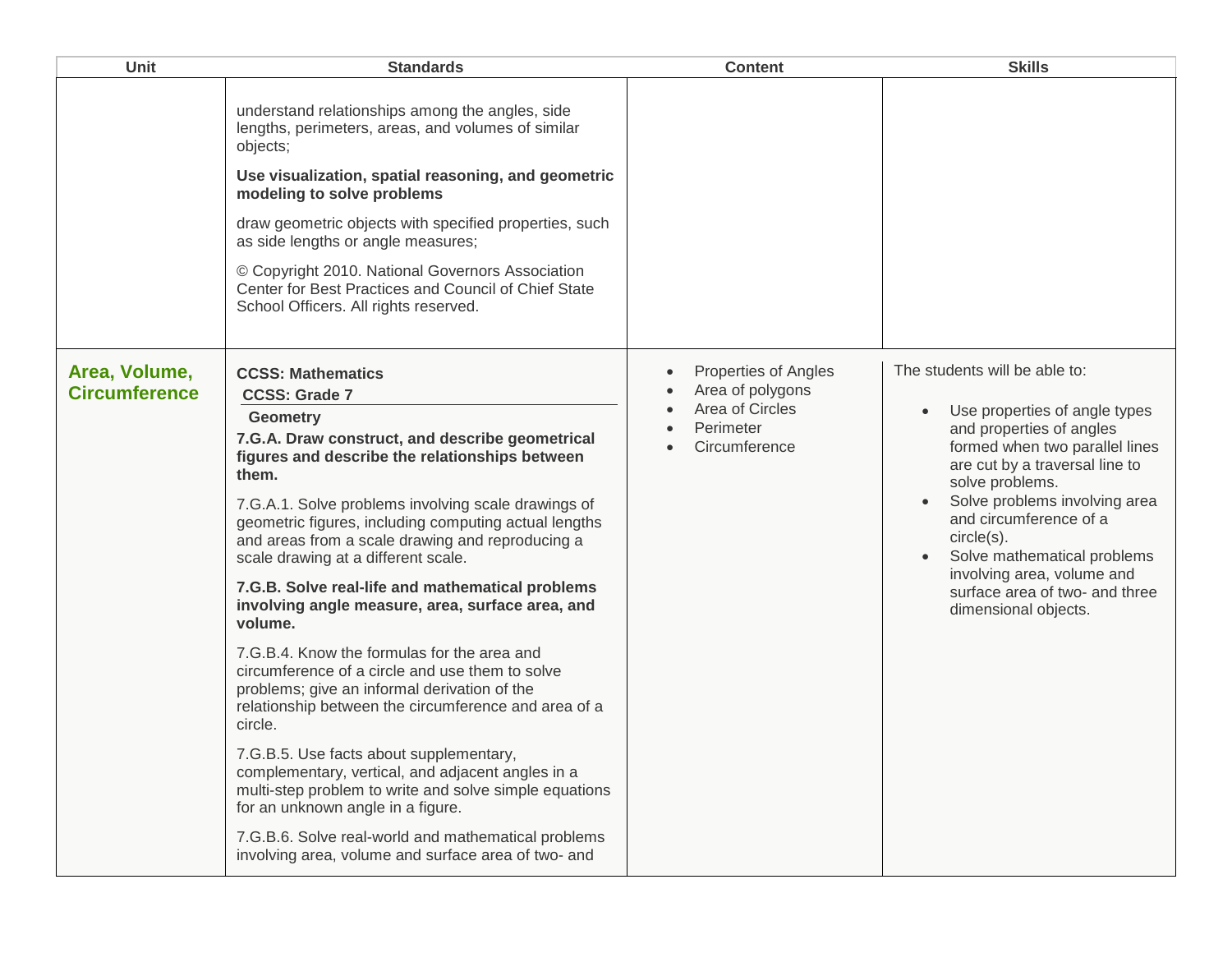| <b>Unit</b>                   | <b>Standards</b>                                                                                                                                                                                                                                                                                                                                                                                                                                                                                                                                                                                                                                                                                                                                                                                                                                                                                                                                                                                                              | <b>Content</b>                                                                                                                                                                                                                                          | <b>Skills</b>                                                                                                                                                                                                                                                             |
|-------------------------------|-------------------------------------------------------------------------------------------------------------------------------------------------------------------------------------------------------------------------------------------------------------------------------------------------------------------------------------------------------------------------------------------------------------------------------------------------------------------------------------------------------------------------------------------------------------------------------------------------------------------------------------------------------------------------------------------------------------------------------------------------------------------------------------------------------------------------------------------------------------------------------------------------------------------------------------------------------------------------------------------------------------------------------|---------------------------------------------------------------------------------------------------------------------------------------------------------------------------------------------------------------------------------------------------------|---------------------------------------------------------------------------------------------------------------------------------------------------------------------------------------------------------------------------------------------------------------------------|
|                               | three-dimensional objects composed of triangles,<br>quadrilaterals, polygons, cubes, and right prisms.<br><b>NCTM: Mathematics</b><br>NCTM: Grades 6 - 8<br><b>Geometry</b><br>Analyze characteristics and properties of two- and<br>three-dimensional geometric shapes and develop<br>mathematical arguments about geometric<br>relationships<br>understand relationships among the angles, side<br>lengths, perimeters, areas, and volumes of similar<br>objects;<br>Use visualization, spatial reasoning, and geometric<br>modeling to solve problems<br>use two-dimensional representations of three-<br>dimensional objects to visualize and solve problems<br>such as those involving surface area and volume;<br>recognize and apply geometric ideas and relationships<br>in areas outside the mathematics classroom, such as<br>art, science, and everyday life.<br>© Copyright 2010. National Governors Association<br>Center for Best Practices and Council of Chief State<br>School Officers. All rights reserved. |                                                                                                                                                                                                                                                         |                                                                                                                                                                                                                                                                           |
| Data and<br><b>Statistics</b> | <b>NCTM: Mathematics</b><br>NCTM: Grades 6 - 8<br><b>Algebra</b><br>Use mathematical models to represent and<br>understand quantitative relationships<br>model and solve contextualized problems using<br>various representations, such as graphs, tables, and<br>equations.                                                                                                                                                                                                                                                                                                                                                                                                                                                                                                                                                                                                                                                                                                                                                  | Vocabulary - Mean,<br>Median, and Mode<br>How to read and create<br>Bar and Line Graphs<br>How to read and create<br>$\bullet$<br><b>Stem-and-Leaf Plots</b><br>How to read and create<br>Box-and-Whisker Plots<br>How to read and create<br>Histograms | The students will be able to:<br>Draw informal comparative<br>$\bullet$<br>inferences about two<br>populations using measures of<br>center and measures of<br>variability.<br>Draw inferences about two<br>$\bullet$<br>populations based on random<br>sampling concepts. |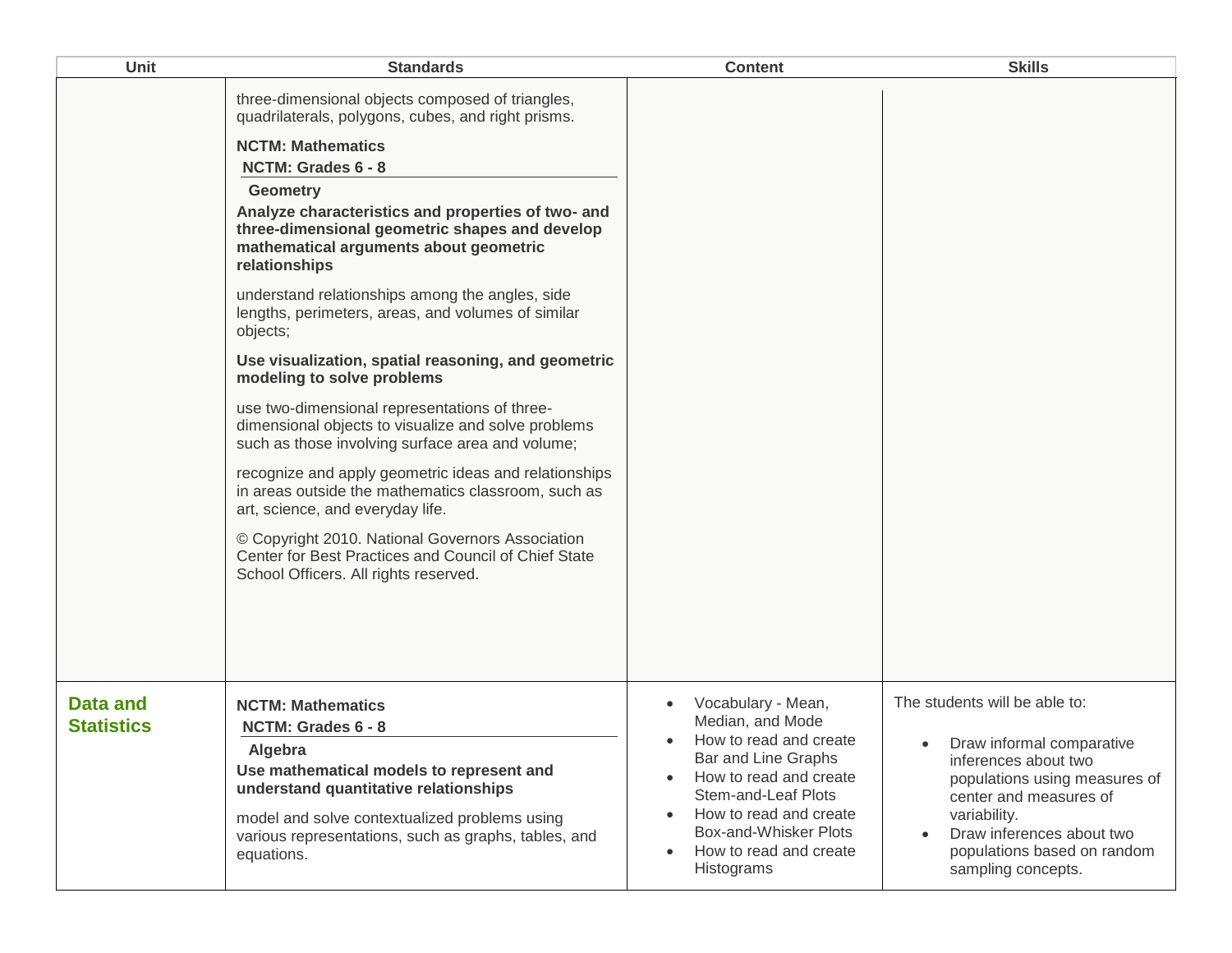| Unit | <b>Standards</b>                                                                                                                                                                   | <b>Content</b>                       | <b>Skills</b>                                                                                                                                                                      |
|------|------------------------------------------------------------------------------------------------------------------------------------------------------------------------------------|--------------------------------------|------------------------------------------------------------------------------------------------------------------------------------------------------------------------------------|
|      | Analyze change in various contexts<br>use graphs to analyze the nature of changes in<br>quantities in linear relationships.                                                        | How to display data<br>appropriately | Determine and approximate<br>relative frequencies and<br>probabilities of events.<br>Gather and record data                                                                        |
|      | Data Analysis & Probability<br>Formulate questions that can be addressed with<br>data and collect, organize, and display relevant<br>data to answer them                           |                                      | Create appropriate graphs<br>based on data<br>Label graphs correctly and<br>completely.<br>Construct a circle graph<br>Calculate mean, median, and<br>mode on a given set of data. |
|      | formulate questions, design studies, and collect data<br>about a characteristic shared by two populations or<br>different characteristics within one population;                   |                                      |                                                                                                                                                                                    |
|      | select, create, and use appropriate graphical<br>representations of data, including histograms, box<br>plots, and scatterplots.                                                    |                                      |                                                                                                                                                                                    |
|      | Select and use appropriate statistical methods to<br>analyze data                                                                                                                  |                                      |                                                                                                                                                                                    |
|      | find, use, and interpret measures of center and<br>spread, including mean and interquartile range;                                                                                 |                                      |                                                                                                                                                                                    |
|      | discuss and understand the correspondence between<br>data sets and their graphical representations,<br>especially histograms, stem-and-leaf plots, box plots,<br>and scatterplots. |                                      |                                                                                                                                                                                    |
|      | Develop and evaluate inferences and predictions<br>that are based on data                                                                                                          |                                      |                                                                                                                                                                                    |
|      | use observations about differences between two or<br>more samples to make conjectures about the<br>populations from which the samples were taken;                                  |                                      |                                                                                                                                                                                    |
|      | make conjectures about possible relationships<br>between two characteristics of a sample on the basis<br>of scatterplots of the data and approximate lines of fit;                 |                                      |                                                                                                                                                                                    |
|      | use conjectures to formulate new questions and plan<br>new studies to answer them.                                                                                                 |                                      |                                                                                                                                                                                    |
|      | Used with permission of the National Council of<br>Teachers of Mathematics. This use does not imply<br>endorsement of materials or validation of alignment.                        |                                      |                                                                                                                                                                                    |
|      |                                                                                                                                                                                    |                                      |                                                                                                                                                                                    |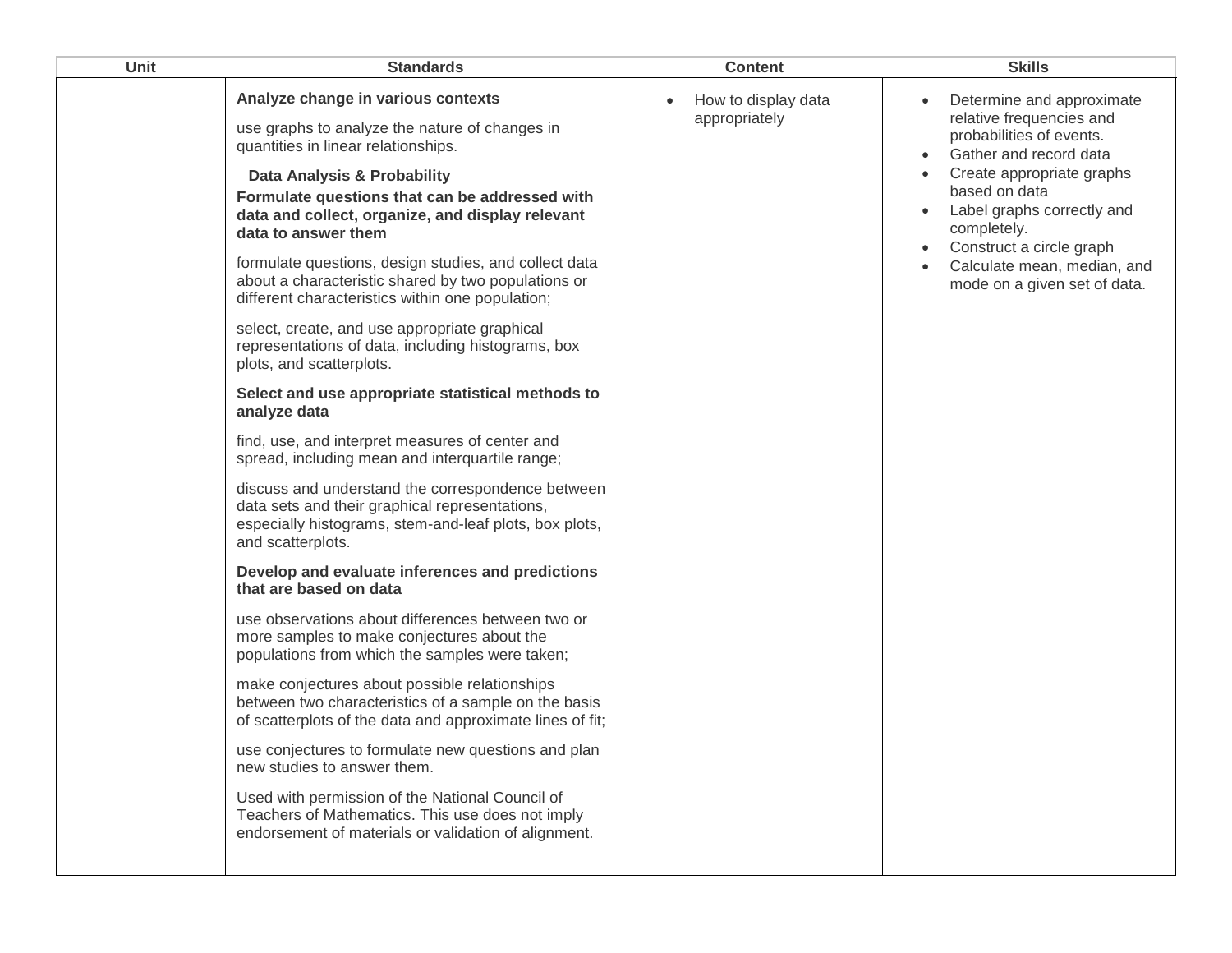| Unit               | <b>Standards</b>                                                                                                                                                                                                                                                                                                                                                                                                                                                                                                                                                                                                                                                                                                                                                                                                                                                                                                                                                                                                                                                                                                                                                                                                                                                                                                                                                                                                                                                                                                                                                                                                                                                                                                    | <b>Content</b>                                                                                                                                                                                   | <b>Skills</b>                                                                                                                                                                                                                                                                                                                                                                                                                                                                                                                                                                               |
|--------------------|---------------------------------------------------------------------------------------------------------------------------------------------------------------------------------------------------------------------------------------------------------------------------------------------------------------------------------------------------------------------------------------------------------------------------------------------------------------------------------------------------------------------------------------------------------------------------------------------------------------------------------------------------------------------------------------------------------------------------------------------------------------------------------------------------------------------------------------------------------------------------------------------------------------------------------------------------------------------------------------------------------------------------------------------------------------------------------------------------------------------------------------------------------------------------------------------------------------------------------------------------------------------------------------------------------------------------------------------------------------------------------------------------------------------------------------------------------------------------------------------------------------------------------------------------------------------------------------------------------------------------------------------------------------------------------------------------------------------|--------------------------------------------------------------------------------------------------------------------------------------------------------------------------------------------------|---------------------------------------------------------------------------------------------------------------------------------------------------------------------------------------------------------------------------------------------------------------------------------------------------------------------------------------------------------------------------------------------------------------------------------------------------------------------------------------------------------------------------------------------------------------------------------------------|
| <b>Probability</b> | <b>CCSS: Mathematics</b><br><b>CCSS: Grade 7</b><br><b>Statistics &amp; Probability</b><br>7.SP.C. Investigate chance processes and develop,<br>use, and evaluate probability models.<br>7.SP.C.5. Understand that the probability of a chance<br>event is a number between 0 and 1 that expresses the<br>likelihood of the event occurring. Larger numbers<br>indicate greater likelihood. A probability near 0<br>indicates an unlikely event, a probability around 1/2<br>indicates an event that is neither unlikely nor likely,<br>and a probability near 1 indicates a likely event.<br>7.SP.C.6. Approximate the probability of a chance<br>event by collecting data on the chance process that<br>produces it and observing its long-run relative<br>frequency, and predict the approximate relative<br>frequency given the probability.<br>7.SP.C.7. Develop a probability model and use it to<br>find probabilities of events. Compare probabilities from<br>a model to observed frequencies; if the agreement is<br>not good, explain possible sources of the discrepancy.<br>7.SP.C.7a. Develop a uniform probability model by<br>assigning equal probability to all outcomes, and use<br>the model to determine probabilities of events.<br>7.SP.C.7b. Develop a probability model (which may<br>not be uniform) by observing frequencies in data<br>generated from a chance process.<br>7.SP.C.8. Find probabilities of compound events using<br>organized lists, tables, tree diagrams, and simulation.<br>7.SP.C.8a. Understand that, just as with simple<br>events, the probability of a compound event is the<br>fraction of outcomes in the sample space for which the<br>compound event occurs. | Probability of<br>$\bullet$<br>independent events<br>Relative frequency<br>Probability of simple<br>events<br>Theoretical and<br><b>Experimental Probability</b><br>Permutations<br>Combinations | The students will be able to:<br>Predict the approximate<br>relative frequency given the<br>probability.<br>Find the probability of a simple<br>$\bullet$<br>event, including the probability<br>of a simple event not<br>occurring.<br>Define probability and<br>factorials.<br>Identify permutations and<br>combinations.<br>Use the Fundamental<br>Counting Principle.<br>Find the probability of<br>independent and dependent<br>events.<br>Perform and Calculate<br>$\bullet$<br>theoretical and experimental<br>probability.<br>Gather and record date and<br>use to form inferences. |